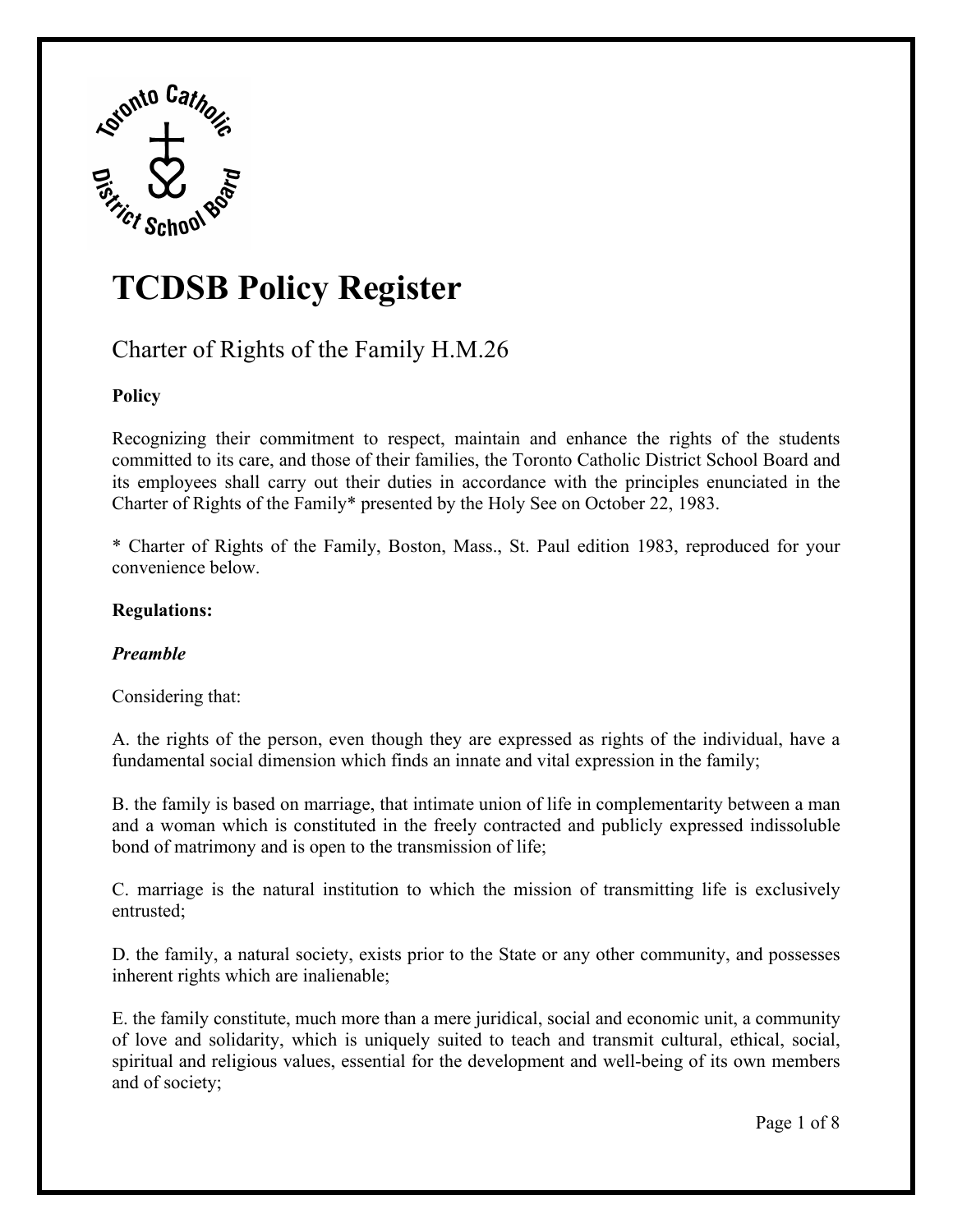

F. the family is the place where different generations come together and help one another to grow in human wisdom and to harmonize the rights of individuals with other demands of social life;

G. the family and society, which are mutually linked by vital and organic bonds, have a complementary function in the defense and advancement of the good of every person and of humanity;

H. the experience of different cultures throughout history has shown the need for society to recognize and defend the institution of the family;

I. society, and in a particular manner the State and International Organizations, must protect the family through measures of a political, economic, social and juridical character, which aim at consolidating the unity and stability of the family so that it can exercise its specific function;

J. the rights, the fundamental needs, the well-being and the values of the family, even though they are progressively safeguarded in some cases, are often ignored and not rarely undermined by laws, institutions and socio-economic programs;

K. many families are forced to live in situations of poverty which prevent them from carrying out their role with dignity;

L. the Catholic Church, aware that the good of the person, of society and of the Church herself passes by way of the family, has always held it part of her mission to proclaim to all the plan of God instilled in human nature concerning marriage and the family, to promote these two institutions and to defend them against all those who attack them;

M. the Synod of Bishops celebrated in 1980 explicitly recommended that a Charter of the Rights of the Family be drawn up and circulated to all concerned;

The Holy See, having consulted the Bishops' Conferences, now presents this Charter of the Rights of the Family and urges all States, International Organizations, and all interested Institutions and persons to promote respect for these rights, and to secure their effective recognition and observance.

# *Article 1*

All persons have the right to the free choice of their state of life and thus to marry and establish a family or to remain single.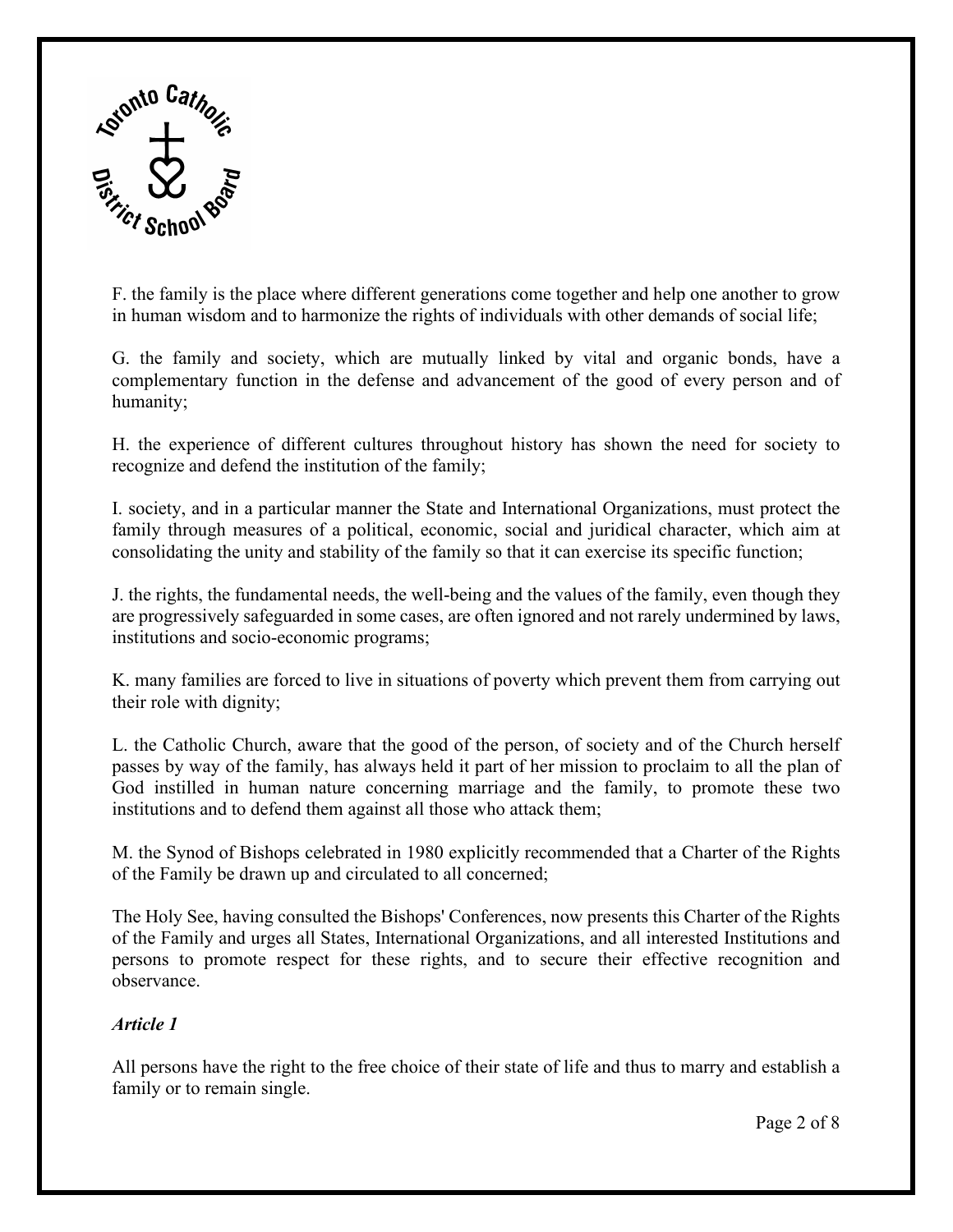

a) Every man and every woman, having reached marriageable age and having the necessary capacity, has the right to marry and establish a family without any discrimination whatsoever; legal restrictions to the exercise of this right, whether they be of a permanent or temporary nature, can be introduced only when they are required by grave and objective demands of the institution of marriage itself and its social and public significance; they must respect in all cases the dignity and the fundamental rights of the person.

b) Those who wish to marry and establish a family have the right to expect from society the moral, educational, social and economic conditions which will enable them to exercise their right to marry in all maturity and responsibility.

c) The institutional value of marriage should be upheld by the public authorities; the situation of non-married couples must not be placed on the same level as marriage duly contracted.

# *Article 2*

Marriage cannot be contracted except by free and full consent duly expressed by the spouses.

a) With due respect for the traditional role of the families in certain cultures in guiding the decision of their children, all pressure which would impede the choice of a specific person as spouse is to be avoided.

b) The future spouses have the right to their religious liberty. Therefore to impose as a prior condition for marriage a denial of faith or a profession of faith which is contrary to conscience, constitutes a violation of this right.

c) The spouses, in the natural complementarity which exists between man and woman, enjoy the same dignity and equal rights regarding the marriage.

#### *Article 3*

The spouses have the inalienable right to found a family and to decide on the spacing of births and the number of children to be born, taking into full consideration their duties towards themselves, their children already born, the family and society, in a just hierarchy of values and in accordance with the objective moral order which excludes recourse to contraception, sterilization and abortion.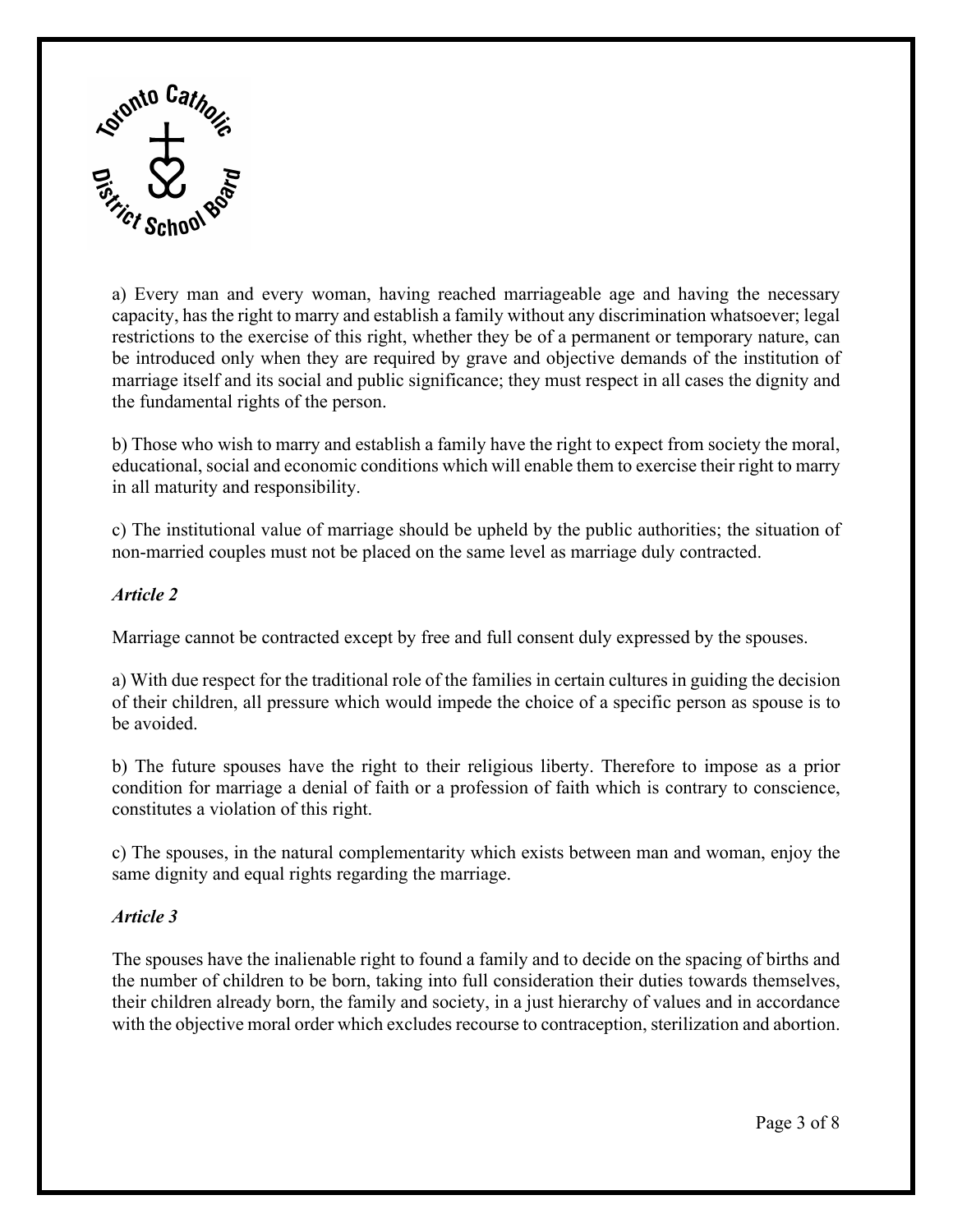

a) The activities of public authorities and private organizations which attempt in any way to limit the freedom of couples in deciding about their children constitute a grave offense against human dignity and justice.

b) In international relations, economic aid for the advancement of peoples must not be conditioned on acceptance of programs of contraception, sterilization or abortion.

c) The family has a right to assistance by society in the bearing and rearing of children. Those married couples who have a large family have a right to adequate aid and should not be subjected to discrimination.

# *Article 4*

Human life must be respected and protected absolutely from the moment of conception.

a) Abortion is a direct violation of the fundamental right to life of the human being.

b) Respect of the dignity of the human being excludes all experimental manipulation or exploitation of the human embryo.

c) All interventions on the genetic heritage of the human person that are not aimed at correcting anomalies constitute a violation of the right to bodily integrity and contradict the good of the family.

d) Children, both before and after birth, have the right to special protection and assistance, as do their mothers during pregnancy and for a reasonable period of time after childbirth.

e) All children, whether born in or out of wedlock, enjoy the same right to social protection, with a view to their integral personal development.

f) Orphans or children who are deprived of the assistance of their parents or guardians must receive particular protection on the part of society. The State, with regard to foster-care or adoption, must provide legislation which assists suitable families to welcome into their homes children who are in need of permanent or temporary care. This legislation must, at the same time, respect the natural rights of the parents.

g) Children who are handicapped have the right to find in the home and the school an environment suitable to their human development.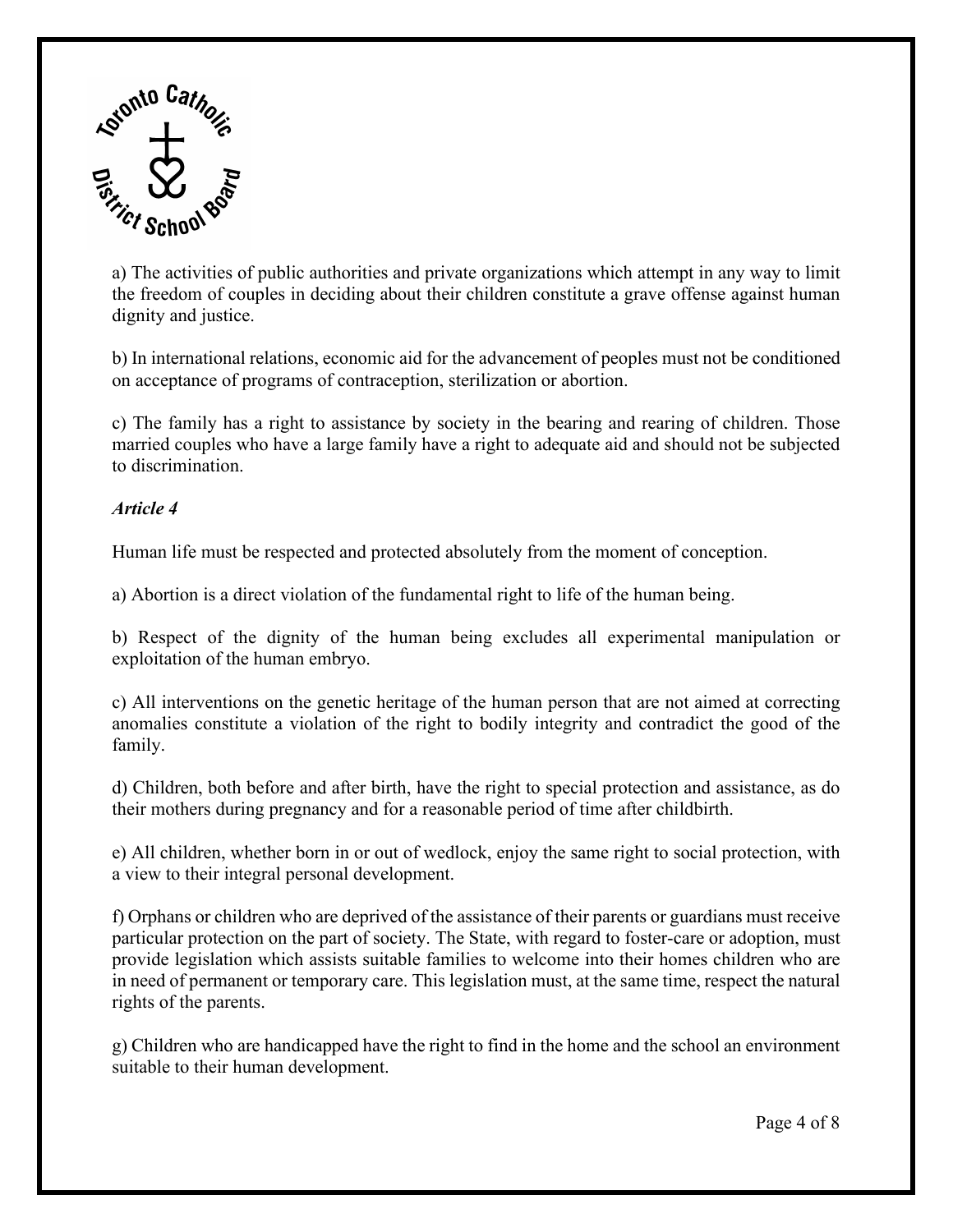

#### *Article 5*

Since they have conferred life on their children, parents have the original, primary and inalienable right to educate them; hence they must be acknowledged as the first and foremost educators of their children.

a) Parents have the right to educate their children in conformity with their moral and religious convictions, taking into account the cultural traditions of the family which favor the good and the dignity of the child; they should also receive from society the necessary aid and assistance to perform their educational role properly.

b) Parents have the right to freely choose schools or other means necessary to educate their children in keeping with their convictions. Public authorities must ensure that public subsidies are so allocated that parents are truly free to exercise this right without incurring unjust burdens. Parents should not have to sustain, directly or indirectly, extra charges which would deny or unjustly limit the exercise of this freedom.

c) Parents have the right to ensure that their children are not compelled to attend classes which are not in agreement with their own moral and religious convictions. In particular, sex education is a basic right of the parents and must always be carried out under their close supervision, whether at home or in educational centers chosen and controlled by them.

d) The rights of parents are violated when a compulsory system of education is imposed by the State from which all religious formation is excluded.

e) The primary right of parents to educate their children must be upheld in all forms of collaboration between parents, teachers and school authorities, and particularly in forms of participation designed to give citizens a voice in the functioning of schools and in the formulation and implementation of educational policies.

f) The family has the right to expect that the means of social communication will be positive instruments for the building up of society, and will reinforce the fundamental values of the family. At the same time the family has the right to be adequately protected, especially with regard to its youngest members, from the negative effects and misuse of the mass media.

# *Article 6*

The family has the right to exist and to progress as a family.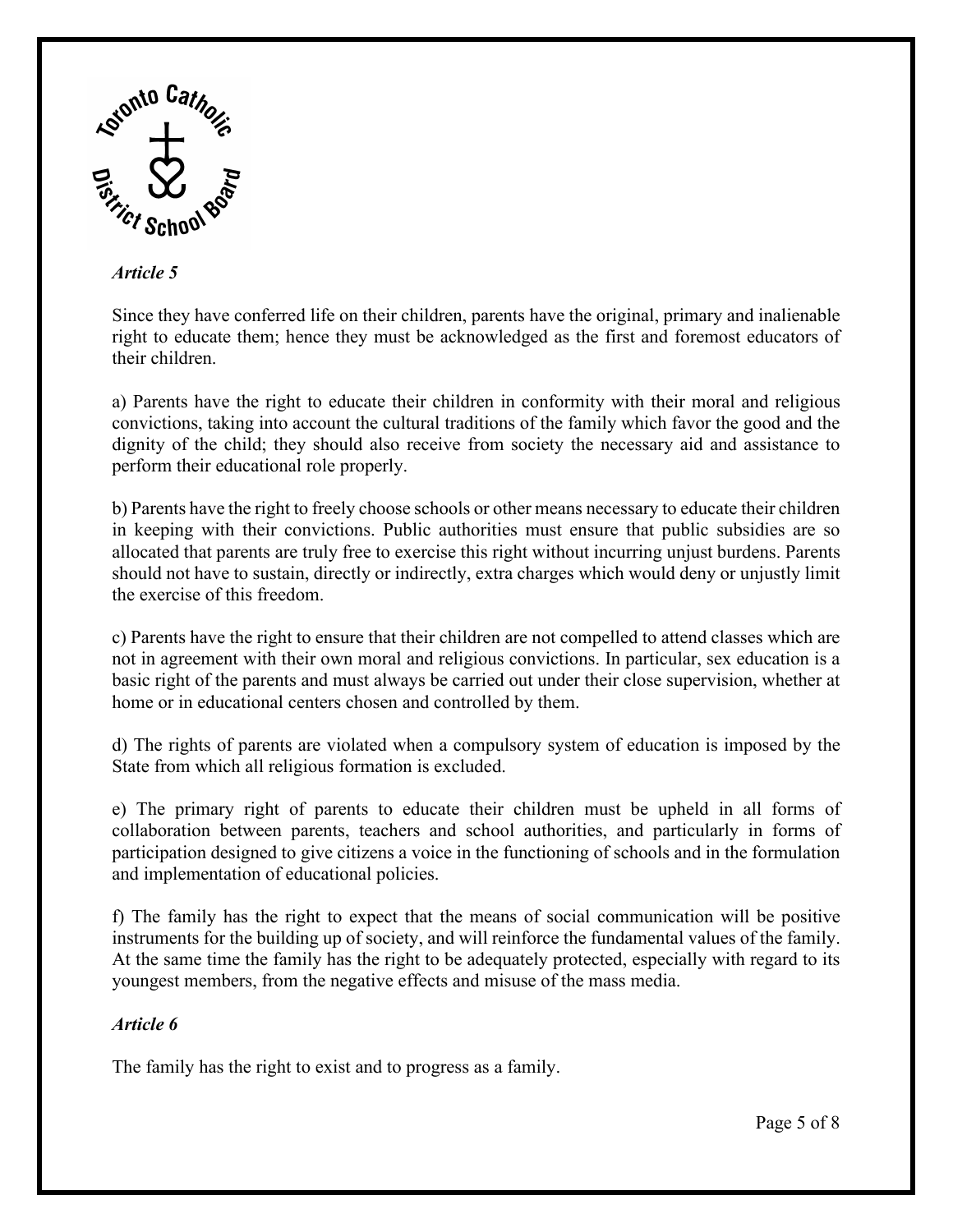

a) Public authorities must respect and foster the dignity, lawful independence, privacy, integrity and stability of every family.

b) Divorce attacks the very institution of marriage and of the family.

c) The extended family system, where it exists, should be held in esteem and helped to carry out better its traditional role of solidarity and mutual assistance, while at the same time respecting the rights of the nuclear family and the personal dignity of each member.

# *Article 7*

Every family has the right to live freely its own domestic religious life under the guidance of the parents, as well as the right to profess publicly and to propagate the faith, to take part in public worship and in freely chosen programs of religious instruction, without suffering discrimination.

#### *Article 8*

The family has the right to exercise its social and political function in the construction of society.

a) Families have the right to form associations with other families and institutions, in order to fulfill the family's role suitably and effectively, as well as to protect the rights, foster the good and represent the interests of the family.

b) On the economic, social, juridical and cultural levels, the rightful role of families and family associations must be recognized in the planning and development of programs which touch on family life.

#### *Article 9*

Families have the right to be able to rely on an adequate family policy on the part of public authorities in the juridical, economic, social and fiscal domains, without any discrimination whatsoever.

a) Families have the right to economic conditions which assure them a standard of living appropriate to their dignity and full development. They should not be impeded from acquiring and maintaining private possessions which would favor stable family life; the laws concerning inheritance or transmission of property must respect the needs and rights of family members.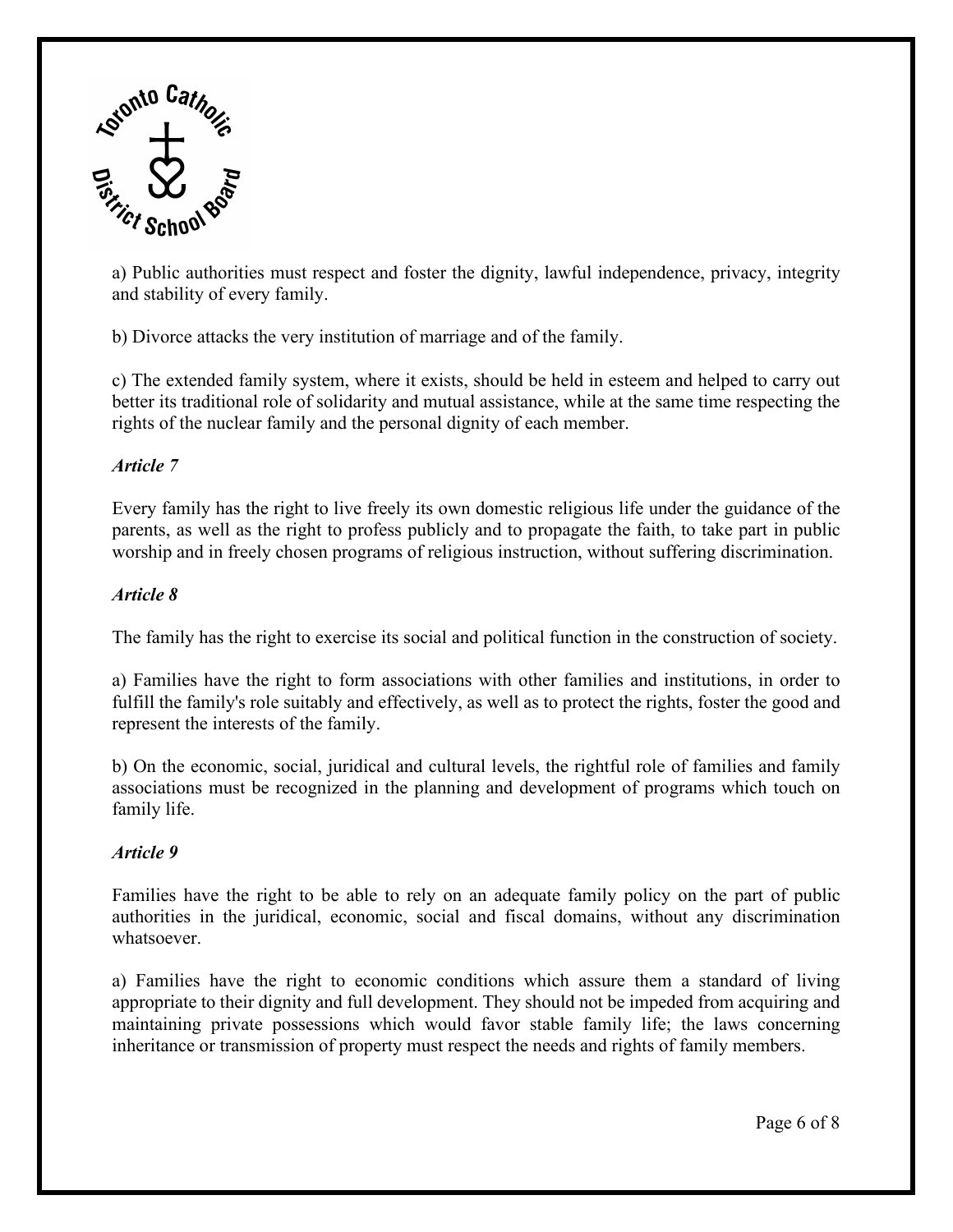

b) Families have the right to measures in the social domain which take into account their needs, especially in the event of the premature death of one or both parents, of the abandonment of one of the spouses, of accident, or sickness or invalidity, in the case of unemployment, or whenever the family has to bear extra burdens on behalf of its members for reasons of old age, physical or mental handicaps or the education of children.

c) The elderly have the right to find within their own family or, when this is not possible, in suitable institutions, an environment which will enable them to live their later years of life in serenity while pursuing those activities which are compatible with their age and which enable them to participate in social life.

d) The rights and necessities of the family, and especially the value of family unity, must be taken into consideration in penal legislation and policy, in such a way that a detainee remains in contact with his or her family and that the family is adequately sustained during the period of detention.

# *Article 10*

Families have a right to a social and economic order in which the organization of work permits the members to live together, and does not hinder the unity, well-being, health and the stability of the family, while offering also the possibility of wholesome recreation.

a) Remuneration for work must be sufficient for establishing and maintaining a family with dignity, either through a suitable salary, called a "family wage'" or through other social measures such as family allowances or the remuneration of the work in the home of one of the parents; it should be such that mothers will not be obliged to work outside the home to the detriment of family life and especially of the education of the children.

b) The work of the mother in the home must be recognized and respected because of its value for the family and for society.

#### *Article 11*

The family has the right to decent housing, fitting for family life and commensurate to the number of the members, in a physical environment that provides the basic services for the life of the family and the community.

# *Article 12*

The families of migrants have the right to the same protection as that accorded other families.